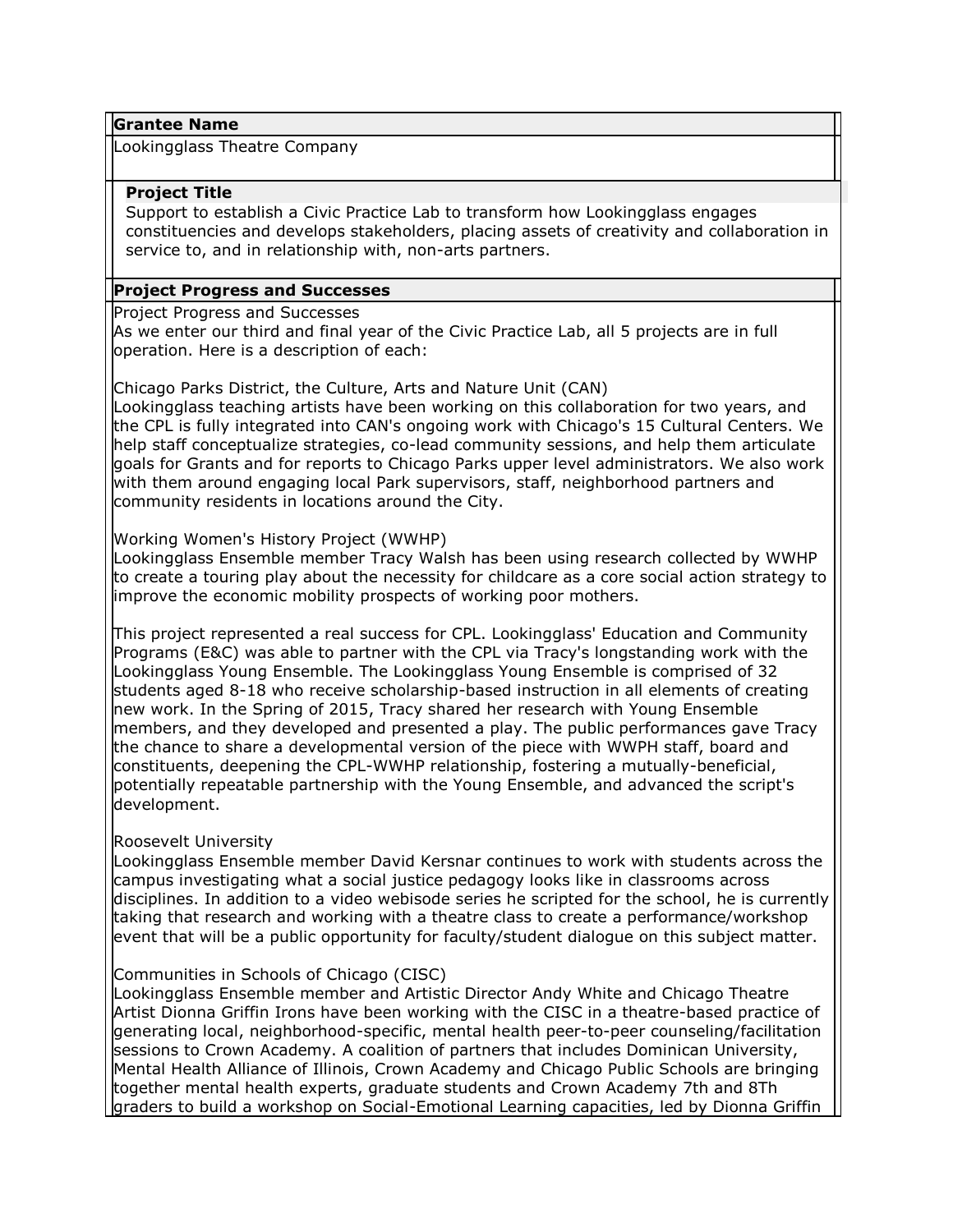Irons. The workshop will be experienced by every student in this school, and if the workshops go well, has the potential to be replicated in Chicago Public Schools.

Northwestern University Feinberg School of Medicine's Cognitive Neurology and Alzheimer's Disease Center (CNADC)

Lookingglass Ensemble member Christine Dunford and CNADC doctor/researcher Darby Morhardt developed The Memory Ensemble (ME), through which improvisation and other techniques employed in the development and creation of new theatrical work are utilized to increase the quality of life and potentially the cognitive abilities of those with Alzheimer's Disease. The project existed as a satellite of Lookingglass's activities, and had never been able to be integrated into the company's programming or organizational structure. This collaboration is enabling the Memory Ensemble to bring Alzheimer's prevention and intervention services communities of color across Chicago's South and West sides in a mutually-beneficial partnership which enables the CPL to support and learn from the ME as new partnerships get developed, new teaching artists get trained, and new programs get initiated.

## Program Evaluators

Chicago based evaluators Nick Rabkin and Kristin Patton have been engaged to document and help assess the work of CPL over the next year. They have already begun with interviews of artists and partners, and with numerous conceptual planning and evaluation design meetings with CPL leader Michael Rohd and Lookingglass artistic director Andy White.

Indications of success at this point include:

Deeper integration with community partners through the duration of the relationships and a clearer sense of shared goals and possibilities;

The successful collaboration between CPL and Lookingglass' E&C department on the WWHP partnership;

Requests from theatres and artists around the country to talk about/observe our work at CPL;

Other local community agencies expressing interest in projects that we cannot support now, but for which we can potentially seek future funding;

A number of community partners came to the theatre to experience dress rehearsals for mainstage productions, with the potential to build demand for the work of the theatre.

# **Challenges / Obstacles / Failures Encountered in the Project**

Challenges and obstacles include:

Because of the duration of these projects, transitions at partner organizations continue to be challenges as we have to introduce and integrate new individuals who replace people who were our key allies/collaborators at partner sites/organizations.